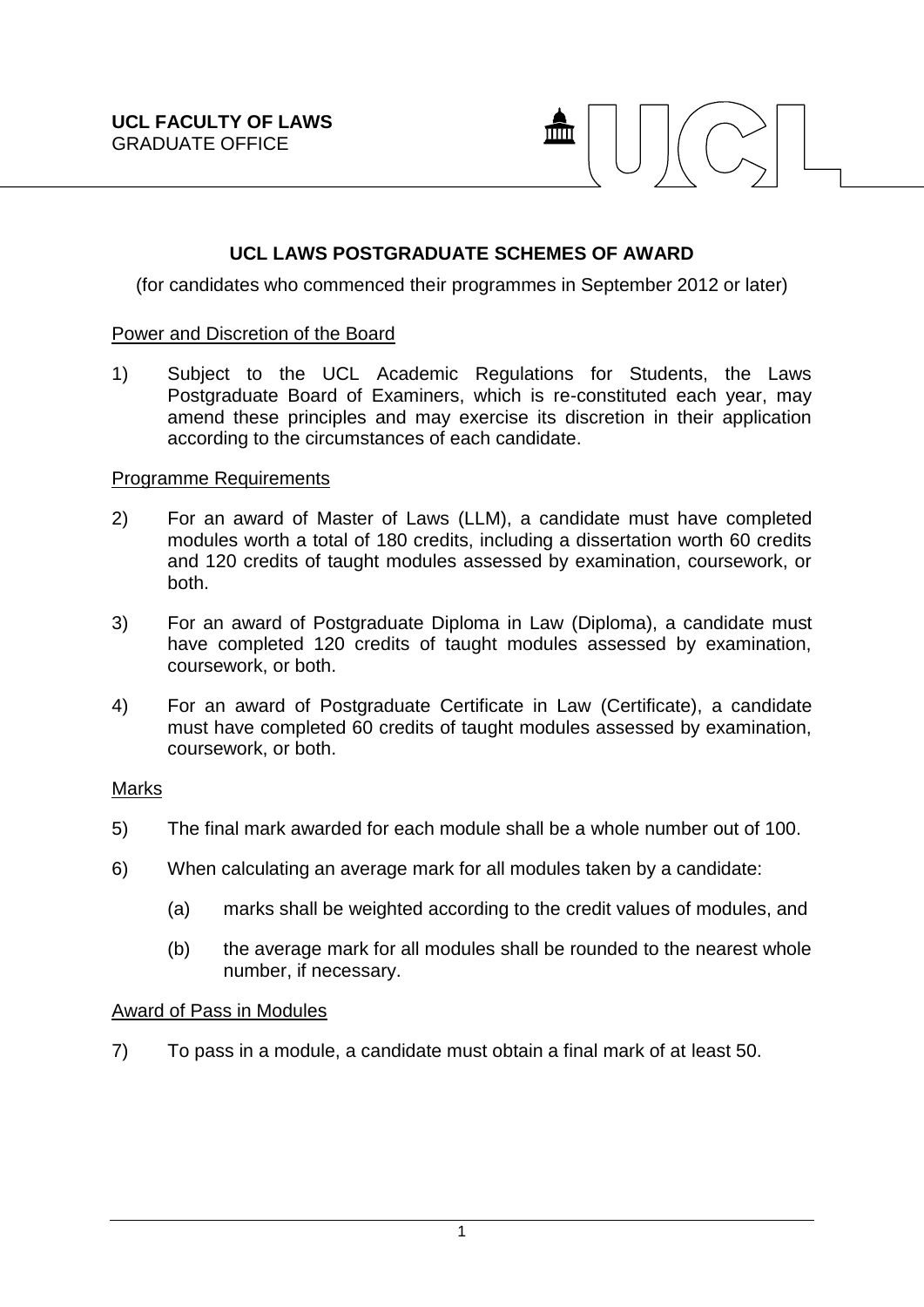## Provision for Reassessment or Alternate Award

- 8) A candidate who fails one or more modules may be permitted to enter for the assessment for each failed module on one further occasion. The reassessment will take place in the next academic year. A reassessment is not necessary if a fail has been condoned (pursuant to principle 13 below).
- 9) The mark entered for a module in which a candidate is reassessed is the higher of the mark obtained on reassessment and the original mark. Normally, the candidate is not eligible for an award with distinction or merit.
- 10) A candidate who fails to satisfy the requirements for an award of LLM but satisfies the requirements for an award of Diploma may:
	- (a) opt to be awarded the Diploma rather than enter for reassessment, or
	- (b) be awarded the Diploma following unsuccessful reassessment.
- 11) A candidate who fails to satisfy the requirements for an award of LLM or Diploma but satisfies the requirements for an award of Certificate may:
	- (a) opt to be awarded the Certificate rather than enter for reassessment, or
	- (b) be awarded the Certificate following unsuccessful reassessment.

#### Criteria of Assessment for Pass

- 12) The LLM with Pass, Diploma with Pass, or Certificate may be awarded to a candidate who has obtained a mark of at least 50 in every module.
- 13) The LLM with Pass or Diploma with Pass may be awarded to a candidate who fails in modules worth no more than 30 credits in total if the candidate has obtained:
	- (a) a mark of at least 40 in each failed module, and
	- (b) an average mark for all modules of at least 50.

If an award is made on this basis, the marks will stand but the failed modules will be recorded as condoned fails.

#### Criteria of Assessment for Merit

- 14) Subject to principle 9, the LLM with Merit may be awarded to a candidate who has obtained a mark of at least 50 in every module plus either:
	- (a) an average mark for all modules of at least 60, or
	- (b) marks of at least 60 in modules worth a total of 120 credits.
- 15) An award with merit cannot be given for the Diploma or Certificate.